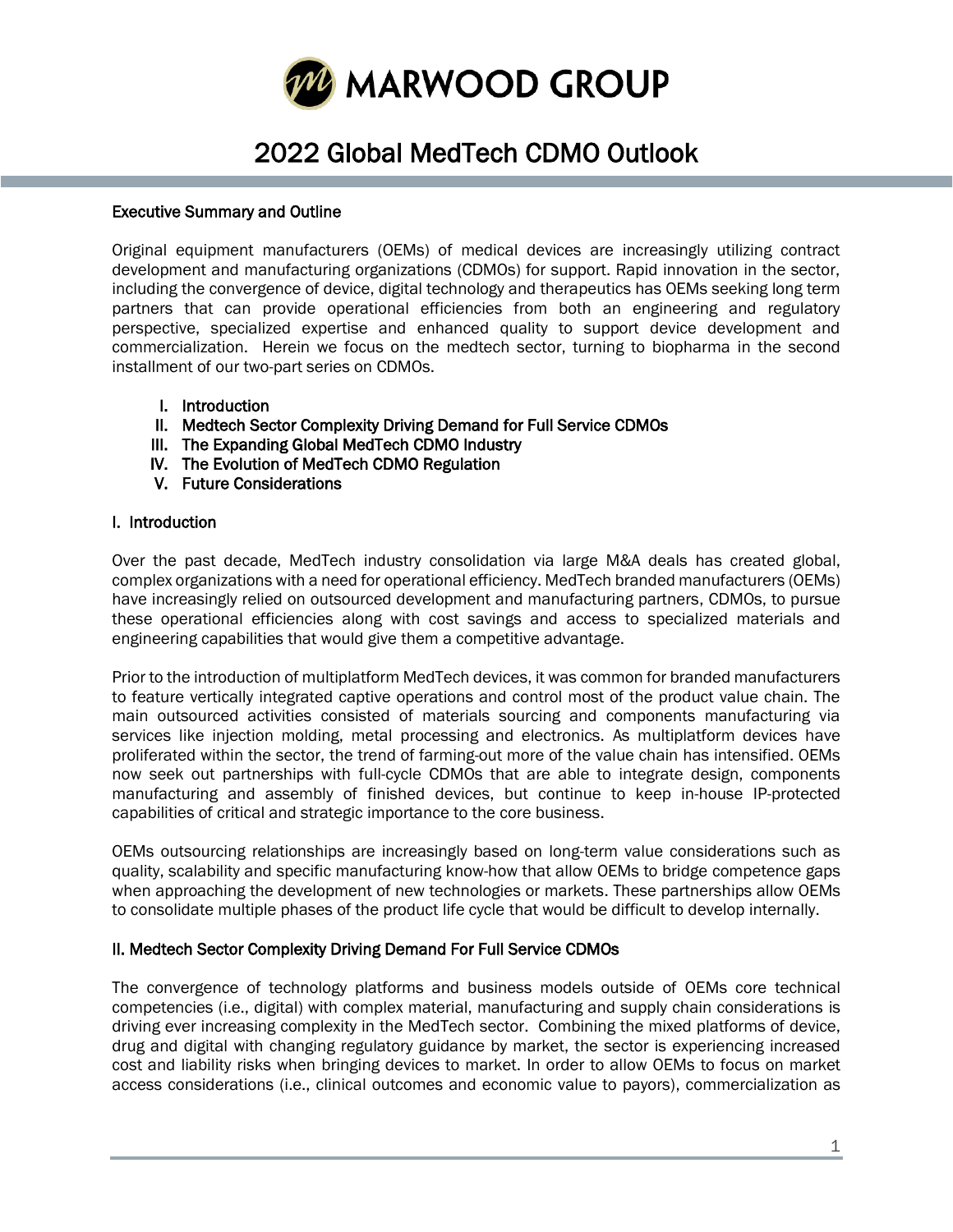well as launch strategy, CDMO partners integrated across the value chain are increasingly considered as standard operating procedure (SOP), particularly by larger manufacturers.

#### CDMOs Assisting Across Value Chain of MedTech Product Development and Commercialization

- **Design & Development:** Prototyping, product design and engineering from concept to design for manufacturing, especially in the convergence of device, pharmaceuticals and digital
- *Tooling*: Design and production of molds for industrial processes, driven by the rise of sophisticated technical and miniaturized plastics and high-performance polymers
- *Component Manufacturing:* Injection molding, extrusion machining, 3D printing focused on a variety of materials including polymers, metal, glass and composites, driven by demand for materials capable of combining mechanical, fluidics, and electrical capabilities
- Assembly: Clean room assembly and finishing of components into a final device, via an array of manual or automated processes and associated quality controls
- **Packaging & Labeling**: Sterile or non-sterile packaging and printing of labels that meet market-based regulatory requirements, as part of an end-to-end solution
- *Regulatory Guidance*: Provision of market-specific expertise on regulations impacting device approval and commercialization

#### III. The Expanding Global MedTech CDMO Industry

Currently the global MedTech CDMO market is estimated to be  $\sim$ \$50-\$100B and growing at  $\sim$ 11% CAGR with leading sectors including drug delivery, fluid management and respiratory care. The industry is split between a handful of large integrated CDMO firms and a multitude of small and mid-sized companies with specialized capabilities. Concentration is abundant with the top 10 (>\$600M annual revenue) accounting for 25% market share, a further 25% market share distributed across the next 50 mid-sized players (\$100-\$600M annual revenue) and the remaining small CDMOs (<\$100M) making up the remaining half, although heavily weighted toward smaller players.<sup>1</sup>

Investment interest in CDMOs continues to grow as COVID-related impacts continue to disrupt other industries. Investors appear to be viewing the disruption associated with COVID-19 as a time to be opportunistic and proactively in the space. Along with private equity backed CDMOs, corporates have led industry consolidation into CDMO platforms with different growth strategies. We anticipate these trends will continue to fuel the creation of larger, more diversified and vertically integrated CDMO platforms that meet several key criteria:

- **Capacity & Footprint Expansion:** Scalability and global footprint are attributes valued by medical device OEMs. CDMOs have been keen on investing in an expansion of their capacity, also growing in geographies that enable proximity to OEM customers or access to low-labor cost.
- *Upstream Vertical Integration:* In an emerging trend, large and mid-sized CDMOs acquire design and development capabilities to serve customers earlier in the product life cycle.
- *Downstream Vertical Integration:* Specialized CDMOs (i.e., injection molders) may expand downstream and offer adjacent services (i.e., assembly) to capture more value from existing customers.
- *Horizontal Capabilities Expansion:* Acquiring new technical competences to strengthen the specific application expertise or manufacturing techniques (i.e., plastics or metal processing) is a current strategy pursued by many CDMOs.

*<sup>1</sup> Massachusetts Medical Device Industry Council. The 2021 MedTech Contract Manufacturing Report.*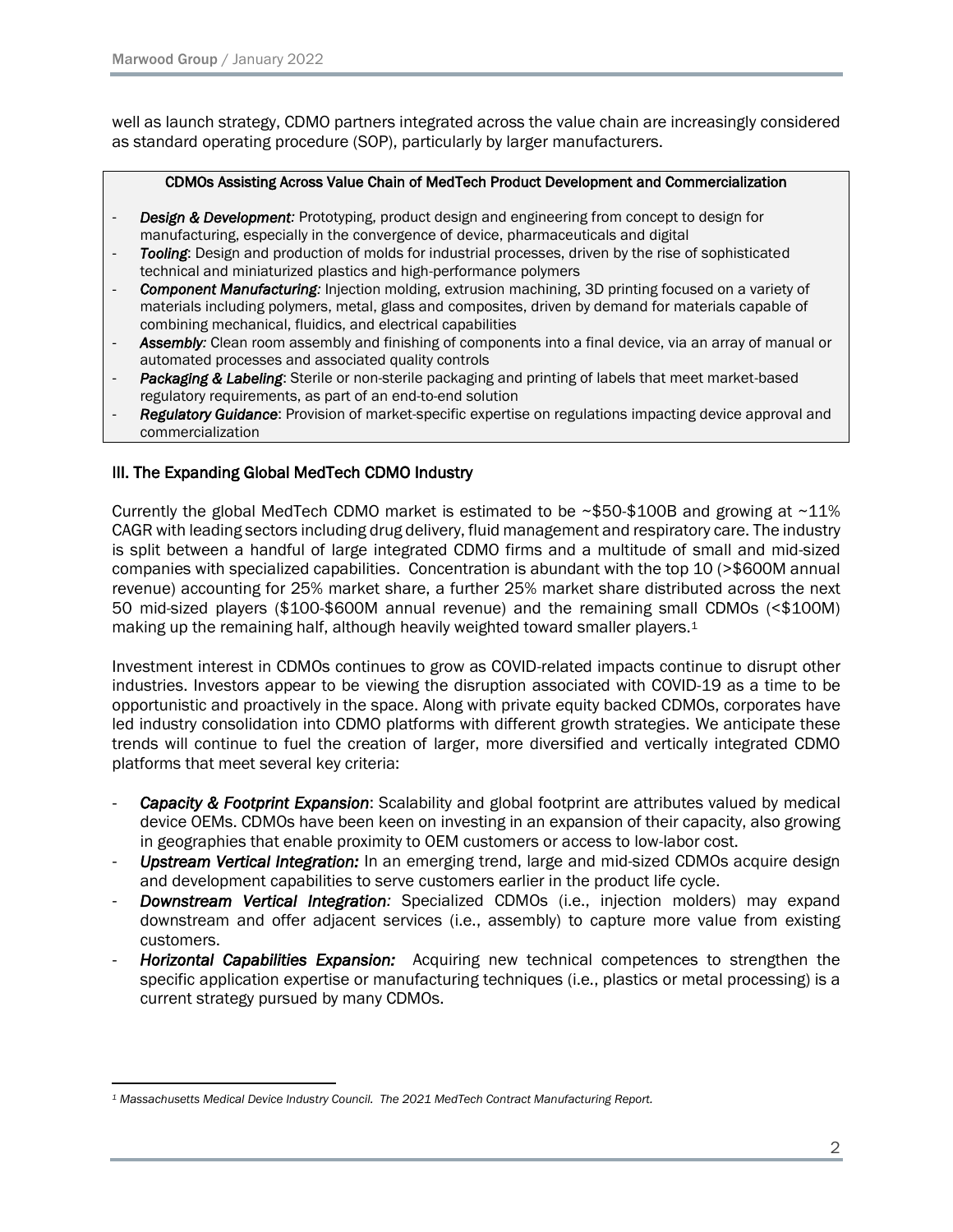In comparison to the United States, the European CDMO sector has seen less industry consolidation. Fragmented, highly specialized smaller organizations are a common feature of the European market. This has had a clear impact on the nature of the investment opportunity, with bolt-on M&A to support acquisition strategies an option for larger funds looking to develop their existing asset portfolio while small and mid-cap PE can find businesses at valuations that allow them to compete in the space.

### IV. The Evolution of MedTech CDMO Regulation

While the industry may be shaped differently, all CDMOs and OEMs face the same regulatory barriers when looking at Europe from an opportunity perspective. Whether based in the US, Europe or rest of world, all products classified as a medical device will ultimately have to satisfy the new Medical Device Regulation (MDR) and In-vitro Diagnostic Device Regulation (IVDR).

In the US, quality, registration and monitoring requirements imposed by the FDA have increased the complexity of regulatory compliance for medical device manufacturers. In response to this trend, OEMs have adopted strategies to minimize the cost of their quality systems, including outsourcing. In 2012 the FDA required the registration of all manufacturers (including CDMOs) and providers of sterilization for finished devices, whether sold to end-users or to the OEM. If a device is marketed in the US, the facilities where it is manufactured will need to be audited regardless of location. Finished devices are defined as devices or accessories suitable for use or capable of functioning, whether packaged, labeled, sterilized or not.

In Europe, the new regulations should not come as a surprise to those in the industry. The European Council approved them in 2017, but the MDR did not formally come into effect until the  $26<sup>th</sup>$  of May 2021, while the IVDR is expected to come into effect on 26th May 2022.

For medical device manufacturers, the regulations increase compliance requirements for quality and safety. It brings into scope products previously outside of regulations and existing products may be reclassified under the new risk profile. IVDs are particularly impacted, where it is estimated that 75% will require Notified Body oversight – as opposed to 20% under the current directive.

New regulations could support CDMO growth, as it may drive further outsourcing from OEMs. Since part of the CDMO value-add is the provision of focused expertise not necessarily developed in the existing OEM then the assurance of regulatory compliance both in the manufacturing element, and increasingly across the end-to-end development process, may help drive outsourcing to the sector.

Whilst there is a risk that the increased cost of compliance reduces the appeal of the EU as a market and may have a consequential impact on time-to-market, the trade-off for investors is the increased assurance that risk profiles of existing market products are aligned with current regulatory expectations, whilst new products will have faced more stringent safety and quality checks. This should reduce some of the regulatory risk associated with CDMOs operating in the medical device space.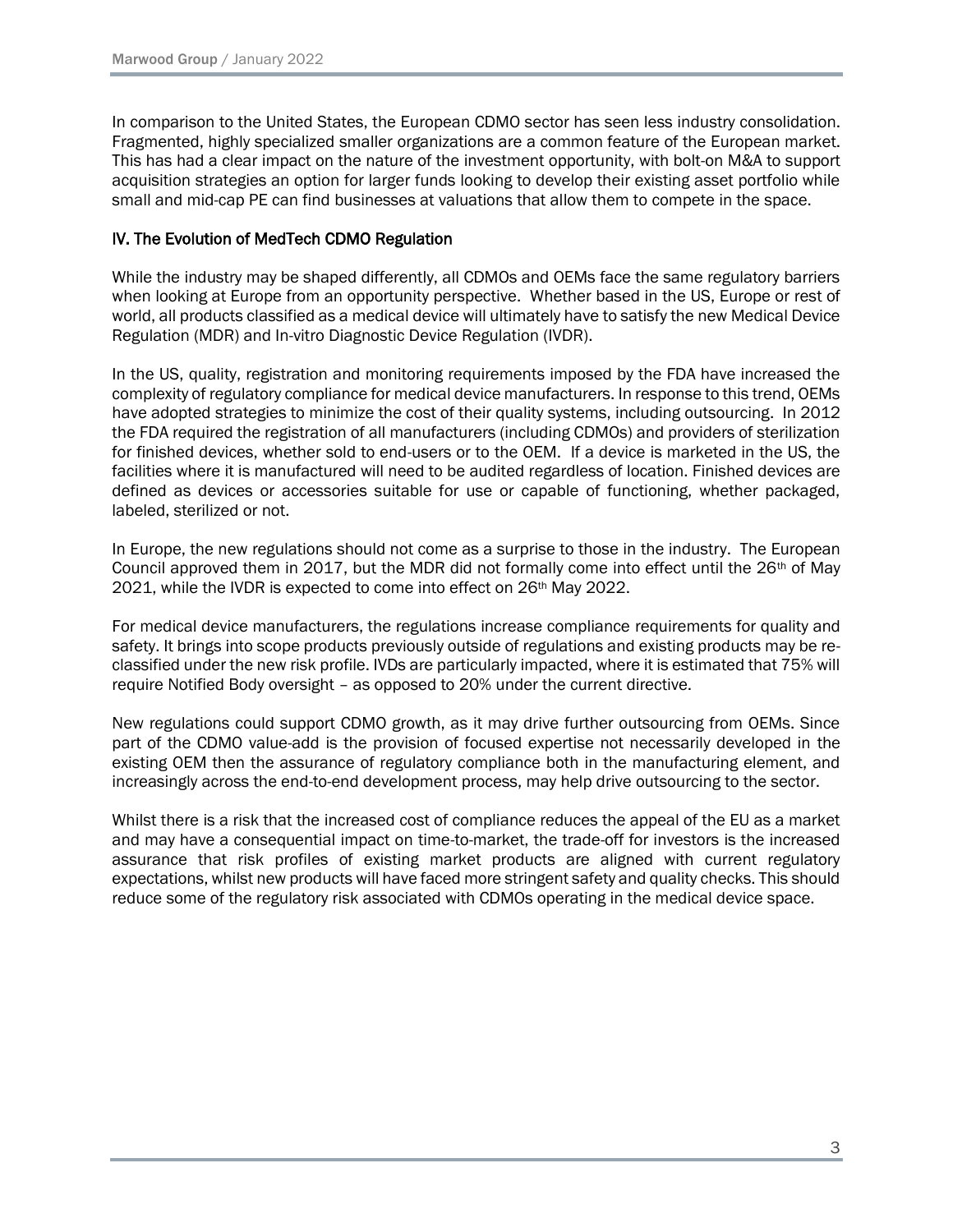| Investor                                    | Platform                       | <b>Platform Services</b>                                                                                                                                                                                                                           | Add-ons                                                                                                                                                  |
|---------------------------------------------|--------------------------------|----------------------------------------------------------------------------------------------------------------------------------------------------------------------------------------------------------------------------------------------------|----------------------------------------------------------------------------------------------------------------------------------------------------------|
| Ampersand                                   | Confluent                      | Nitinol components, balloon-expandable stents<br>and catheters, biomedical textiles, and<br>guidewires                                                                                                                                             | Guidepath, Interface Catheter<br>Solutions, Modified Polymer<br>Components, Biomedical Structures,<br>Corpus Medical, Inc., Tube Hollow<br>International |
| Water<br><b>Street</b>                      | Viant                          | Diagnostic, orthopedic, surgical and other<br>medical products                                                                                                                                                                                     | Vention, Coastal Life Technologies,<br>Integer, Meraqi Medical                                                                                           |
| American<br><b>Securities</b>               | <b>MW</b><br>Industries        | Orthopedic implants, cases, trays, surgical<br>instruments, springs, fasteners, and metal<br>bellows                                                                                                                                               | Lavezzi, Ameriflex, Inc, Sussex Wire<br>Incorporated                                                                                                     |
| Lee Equity/<br><b>Blackbern</b><br>Partners | Westfall<br><b>Technik</b>     | End-to-end manufacturing solutions for the<br>complete life cycle of molded plastic parts                                                                                                                                                          | NPI/Medical, MTSW, Delta Pacific<br>Products                                                                                                             |
| Linden                                      | Flexan                         | Developer of silicone, rubber and thermoplastic<br>components for a broad array of medical<br>applications                                                                                                                                         | Medron, IntroMed                                                                                                                                         |
| <b>SV</b>                                   | Ximedica                       | Fully integrated product development firm<br>focused on bringing medical and diagnostics<br>technologies from first concept to market launch                                                                                                       | Bridge, AccelBiotech                                                                                                                                     |
| Hardwood                                    | Utitec                         | Design and manufacture of miniature, ultra high<br>precision deep drawn tubular and flat stamped<br>components                                                                                                                                     | Axcelent, Veridian                                                                                                                                       |
| Sverica<br>Capital                          | Gener <sub>8</sub>             | Rapid prototyping including rapid injection<br>molding                                                                                                                                                                                             | Symbient Product Development                                                                                                                             |
| Graham<br>Partners                          | Medbio                         | Precision injection molding, injection mold<br>tooling, assembly, packaging, project<br>management, and design support services                                                                                                                    | Aim Aimplastics                                                                                                                                          |
| Kidd &<br>Company                           | Nexcore<br>Technology,<br>Inc. | Contract manufacturer of electro-mechanical<br>capital equipment                                                                                                                                                                                   | <b>Phase 2 Medical Device</b><br>Manufacturing                                                                                                           |
| Audax<br>Group                              | Katena                         | Ophthalmic surgical products including<br>instruments, biologics, punctum plugs, lenses                                                                                                                                                            | Sensor Medical Technology, Eagle<br>Vision, NuPak Medical Ltd, Rhein<br>Medical Inc, Blink Medical, MWI                                                  |
| <b>GTCR</b>                                 | Resonetics                     | micro manufacturing for life sciences: laser<br>ablating, cutting, drilling and welding; nitinol<br>shape setting and electropolishing, centerless<br>grinding and photochemical machining, fiber<br>optic sensing and thin wall tube fabrication. | STI, Medelec, Caribou Technologies,<br>Medibrane, Trutech                                                                                                |
| Зi                                          | Cirtec<br>Medical              | Medical device fabricator                                                                                                                                                                                                                          | Vascotube, NovelCath, Cardea, Cactus<br>Semiconductor, Metrigraphics                                                                                     |
| Eurazeo                                     | In-tech<br>Medical             | development and manufacturing of surgical<br>instruments for the Orthopaedic industry                                                                                                                                                              | Pyxidis, Bradshaw Medical                                                                                                                                |
| Kohlberg                                    | Cadence                        | complex high-precision components and finished<br>devices for advanced surgical and specialty<br>industrial applications                                                                                                                           | Arcor Laser                                                                                                                                              |
| <b>AEA</b>                                  | Spectrum<br>Plastic<br>Group   | Design, prototyping and development of medical<br>devices. Extruded tubing. Balloons. Catheters.<br>Injection molding                                                                                                                              | Earnan                                                                                                                                                   |

### PE CDMO Platform Investments Through Add-On Acquisitions

#### V. Future Considerations

Marwood continues to follow the regulatory, legislative as well as downstream healthcare payor and provider impacts which may impact developments in the Medtech CDMO industry. For example, the awareness that medical devices that are effectively built around software is a clear area where the need for broader regulatory compliance may drive CDMO opportunities. A software company that develops an innovative product that falls under scope of MDR or IVDR is highly unlikely to have